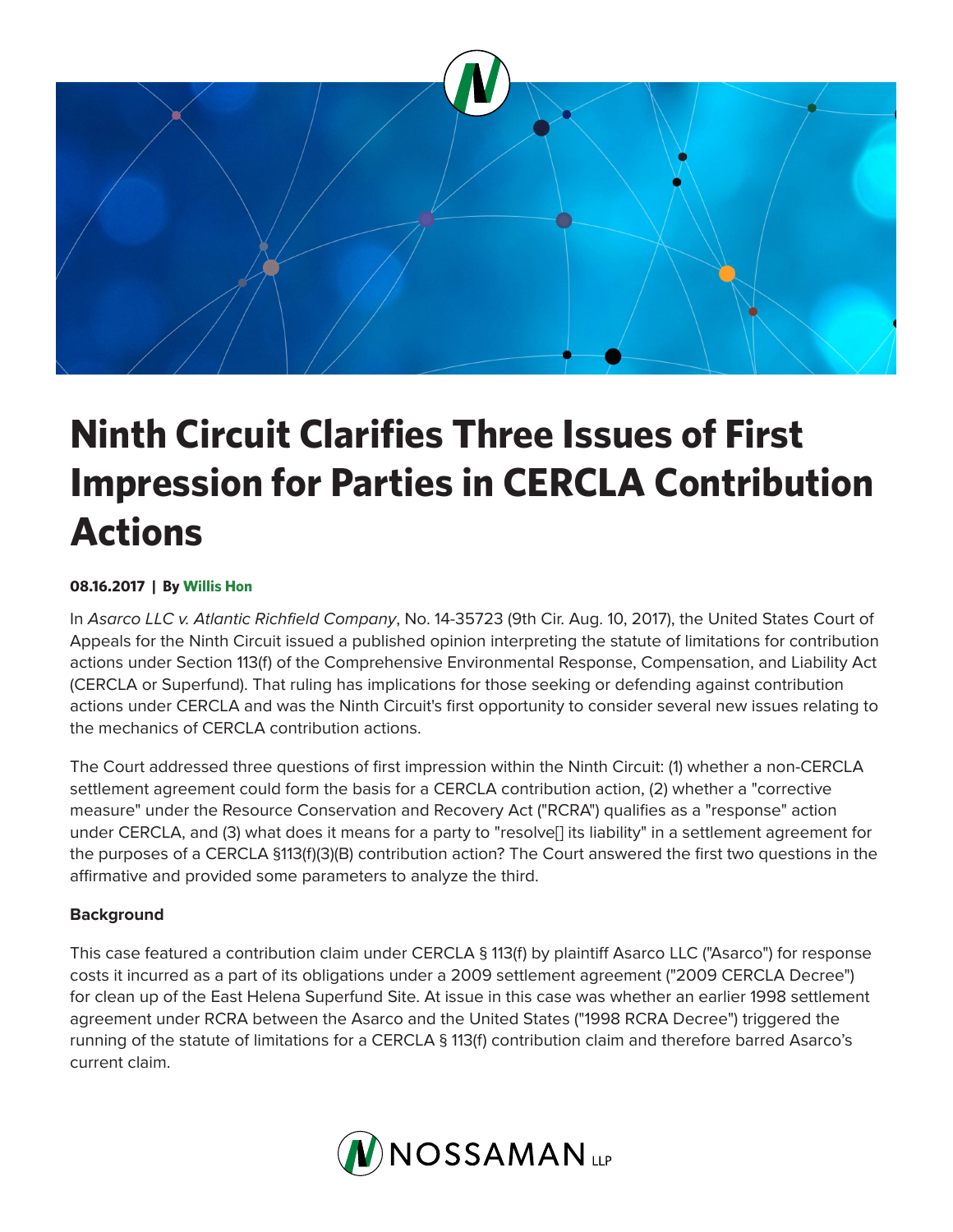The statute of limitations for such a contribution action for costs or damages under CERCLA § 113(f) requires the action to be commenced no more than 3 years after … the date of … entry of a judicially approved settlement with respect to such costs or damages. CERCLA § 113(g)(3)(B). Asarco's contribution claim in this case, filed on June 5, 2012, would be untimely if it could have been brought after judicial approval and entry of the 1998 RCRA Decree. Therefore, the Court needed to determine whether Asarco's contribution claims under CERCLA § 113(f) vested with the 1998 RCRA Decree or only with the 2009 CERCLA Decree.

## **A RCRA Settlement Agreement May Form the Basis for a CERCLA Contribution Action**

First, the Ninth Circuit held that a non-CERCLA settlement agreement may form the basis for a CERCLA contribution action under Section 113(f) if the party seeking contribution performed a response action under the agreement. Asarco had argued that because the 1998 RCRA Decree was based upon the RCRA statute, it could not have triggered the statute of limitations. Examining the structure of CERCLA, the Court found that Congress did not intend to limit CERCLA contribution actions to only settlement agreements under CERCLA and this interpretation was consistent with CERCLA's broad remedial purpose

The Ninth Circuit next held that the corrective measures by Asarco taken pursuant to the 1998 RCRA Decree qualified as "response" actions within the meaning of CERCLA § 113(f). Response is a term of art under CERCLA and means remove, removal, remedy, and remedial action. 42 U.S.C. § 9601(25). The Court found that, put simply, a "response action" covers a broad array of cleanup activities. Reviewing the agreement, the Court found that the 1998 RCRA Decree clearly required Asarco to take response actions to clean up hazardous waste at the Site.

## **Parameters to Determine Whether a Settlement Agreement Resolves A Party's Liability**

Lastly, however, the Ninth Circuit found that Asarco did not resolve its liability under the 1998 RCRA Decree as required by CERCLA § 113(f)(3)(B). Therefore its contribution claims had not accrued and the 1998 RCRA Decree did not trigger the statute of limitations.

The Court focused on the meaning of the portion of CERCLA § 113(f)(3)(B) that requires an agreement allowing a party to resolve its liability to the United States or a State for some or all of its response action or the costs of action based upon that agreement, an issue which has led to conflicting decisions by the Sixth and Seventh Circuits.

Ultimately, the Court concluded that for purposes of CERCLA § 113(f)(3)(B), a settlement agreement must determine a [potentially responsible party's] compliance obligations with certainty and finality. In summarizing its test for whether a settlement agreement allows a party to resolve its liability, the Court stated:

In sum, an examination of § 113(f)(3)(B)'s plain language, with due consideration for CERCLA's structure and purpose, leads us to the conclusion that a PRP resolve[s] its liability to the government where a settlement agreement decides with certainty and finality a PRP's obligations for at least some of its response actions or costs as set forth in the agreement. A covenant not to sue or release from liability conditioned on completed performance does not undermine such a resolution, nor does a settling party's refusal to concede liability. Whether this test is met depends on a case-by-case analysis of a particular agreement's terms.

Applying this test to Asarco's 1998 RCRA Decree, the Court concluded that it failed to resolve Asarco's liability for any of its response actions or costs. Accordingly, the statute of limitation for a CERCLA § 113(f)(3)